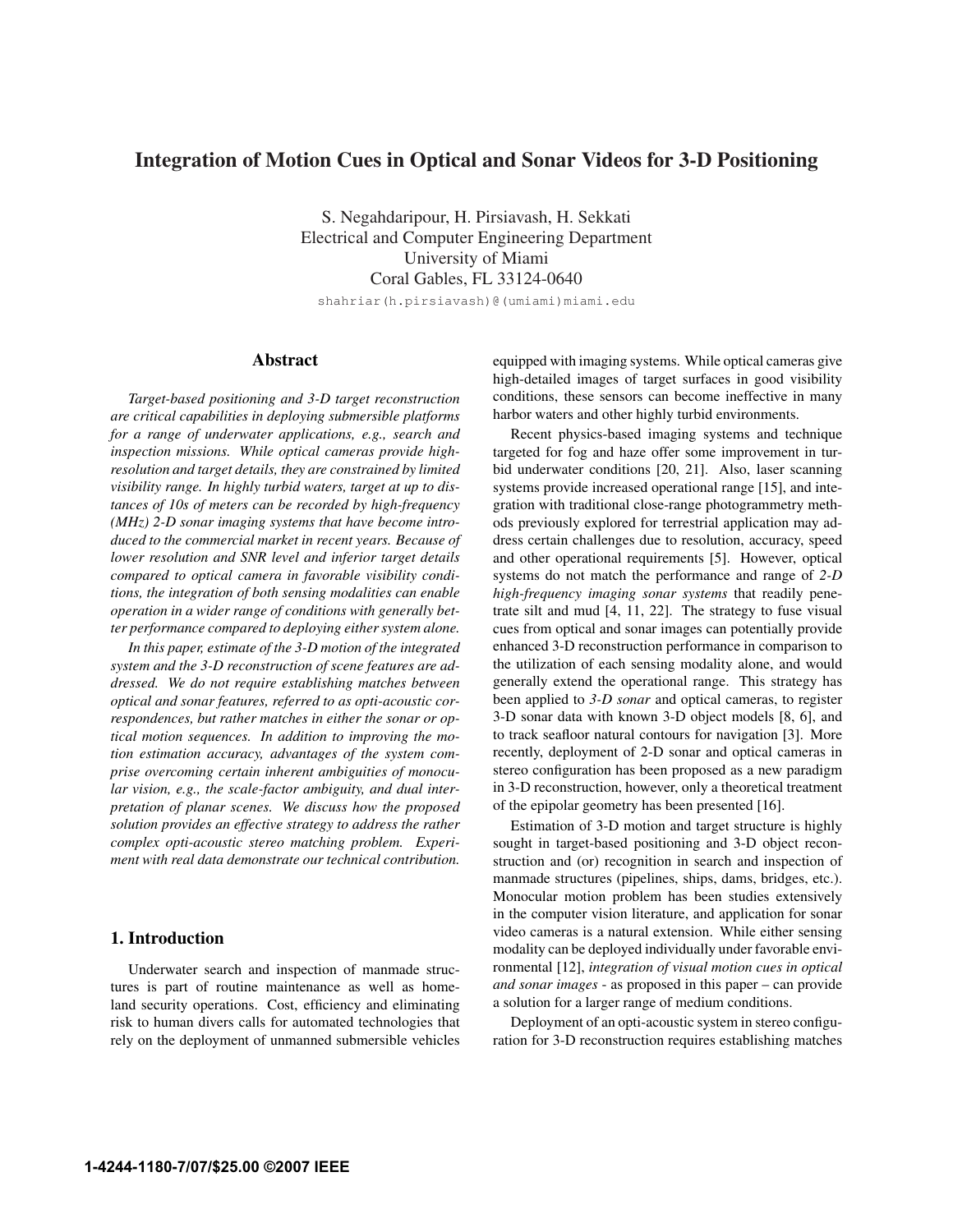in optical and stereo images, referred to as the *opti-acoustic correspondence* problem [16]. This undoubtedly is the most difficult issue in developing a suitable 3-D target reconstruction technique, as the image formation processes of the two sensing modalities follow different physical principles. Our method based on visual motion cues circumvent this problem by exploiting the epipolar geometries of the optical and sonar sequences, dealing with the correspondence problem in each of the optical and sonar motion pairs, separately. In addition to improved estimation, the integration of motion cues from the two sensing modalities allows us to overcome certain inherent ambiguities of monocular vision, e.g., up to scale 3-D reconstruction, and dual interpretation of planar surfaces. We have devised an efficient method based on the hierarchical estimation of 3-D motion for planar surfaces. As it becomes evident, the assumption of scene planarity can be readily relaxed by computing the essential matrix instead, with more matches. While not a topic of this paper, we discuss how the solution proposed here can provide an effective approach to address the opti-acoustic correspondence problem by propagating certain seed matches along epipolar lines [7, 13]. Effectiveness of the proposed approach is demonstrated based on results from experiments with real data.

## 1.1. Overview

As stated, proposal to utilize an opti-acoustic stereo imaging for 3-D scene reconstruction requires solving the correspondence problem, which is yet to be solved [16]. As explained below, our solution here can establish the preliminary step in addressing this difficult correspondence problem, by the integration of visual motion cues in sonar and optical video imaging systems. This paper is concerned with all but the last step of the following process:

1. Features are more abundant in optical images, and we can generally identify scene points that (roughly) lie on some dominant plane  $\Pi_q$ . With a minimum of 4 correspondences of co-planar points, we can fix the underlying projective transformation, which can be decomposed into the rigid body motion  $\{R_o, t_o\}$  of the camera and the normal vector  $\mathbf{n}_o$  of  $\Pi_g$ , up to the well-known scale factor ambiguity of monocular video. We are not restricted to planar surfaces, as we can alternatively deploy *5 points* in arbitrary configurations [19]. In this case, we make use of the essential matrix, rather than the projective homography of planar points, and decomposition to  $\{R_o, t_o\}$  up to scalefactor ambiguity;

2. We utilize information from the sonar sequence to resolve the scale factor ambiguity. This does not require explicit matching between optical and sonar images, only a minimum of one match in the sonar sequence;

3. We can now determine the 3-D positions of points on the plane  $\Pi_g$ , in both views. In fact, having established the epipolar geometry of the motion sequences, we can construct any 3-D point from 2 projections in either the sonar or optical views. However, the estimated motion is not optimal, as we have not fully utilized all available information. 4. We subsequently solve an optimization problem, utilizing optical and sonar matches  $\{ \mathbf{p}_o, \mathbf{p}'_o \}$  and  $\{ \mathbf{p}_s, \mathbf{p}'_s \}$ , respectively, to update the motion and plane parameters;

5. Reconstruction of 3-D points can now be carried out by triangulation with matched features in the optical and sonar views. Furthermore, we can readily establish optic-acoustic matches by reprojection onto the 4 views. While not the scope of this paper, various strategies can be adopted to propagate these sparse matches. For example: 1) Regions within sets of nearby 3-D triplets  $\{P_i, P_j, P_k\}$  can be approximated by planar patches and reprojected onto the four views, initializing a local search with small regions to refine the match. The epipolar geometry of the stereo system, derived in [16], can be applied to restrict the problem to a 1-D search.

In this work, the scope has been limited to planar scenes since we can carry out experiments that allow us to readily assess accuracy; i.e., position/pose of the reconstructed plane.

# 2. Preliminaries

## 2.1. Notation

 $\mathbf{P} = (X, Y, Z)^T$  and  $\tilde{\mathbf{P}} = (\mathbf{P}^T, 1)^T$  denote a 3-D point P and its homogeneous coordinates. Coordinates in the sonar and optical coordinate systems are denoted <sup>P</sup>*s* and <sup>P</sup>*o*. Perspective projection of <sup>P</sup> onto the optical image is  $\mathbf{p}_o = (x, y)$ , with homogeneous coordinate  $\tilde{\mathbf{p}}_s = \lambda(\mathbf{p}_o, 1)^T$  $(||\lambda|| > 0)$ :

$$
\tilde{\mathbf{p}}^i = \mathbf{C}^i \tilde{\mathbf{P}}_o \tag{1}
$$

where  $\mathbf{C}^i$  is the 3  $\times$  4 camera matrix of view *i*. For the sonar view, we employ the spherical coordinates  $[\theta, \phi, \Re]^T$ , comprising range, azimuth angle and elevation angle:

$$
\mathbf{P}_s = \begin{bmatrix} X_s \\ Y_s \\ Z_s \end{bmatrix} = \Re \begin{bmatrix} \cos \phi \sin \theta \\ \cos \phi \cos \theta \\ \sin \phi \end{bmatrix}.
$$
 (2)

Inverse of this transformation is

$$
\theta = \tan^{-1}\left(\frac{X_s}{Y_s}\right), \quad \phi = \tan^{-1}\left(\frac{Z_s}{\sqrt{X_s^2 + Y_s^2}}\right), \quad (3)
$$

and  $\Re = \sqrt{X_s^2 + Y_s^2 + Z_s^2}$ .

#### 2.2. Sonar to Optical Transformation

The transformation between the coordinate systems of the sonar and optical cameras are defined in terms of  $3\times3$ rotation matrix R and 3-D translation vector t:

$$
\mathbf{P}_s = \mathbf{R} \mathbf{P}_o + \mathbf{t} \tag{4}
$$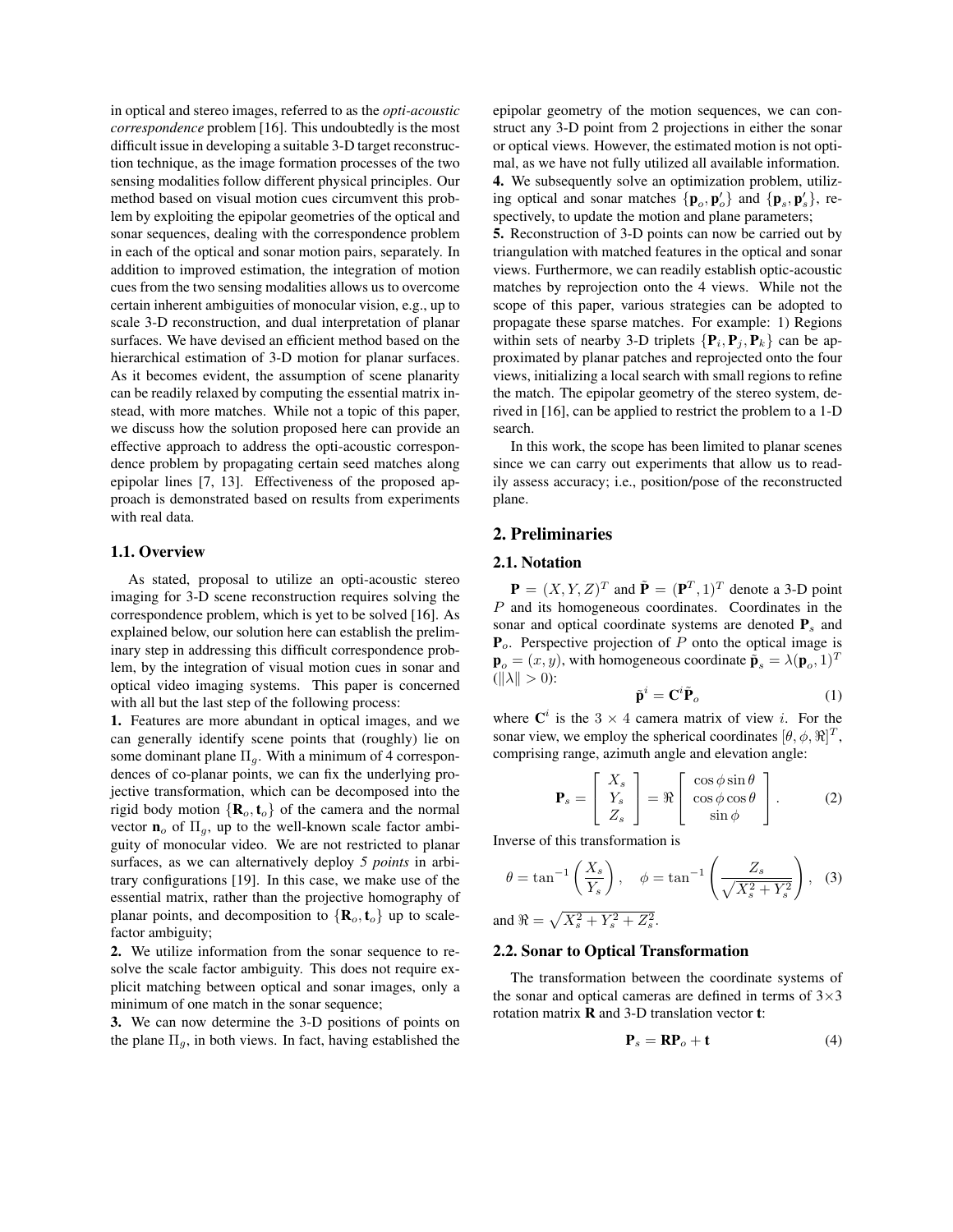The transformation parameters, namely, rotation matrix and translation vector can be determined by external calibration of the opti-acoustic system [17].

#### 2.3. Motion Transformation

Let  $\{R_o, t_o\}$  and  $\{R_s, t_s\}$  denote the transformation between the coordinate systems of the optical and sonar cameras in two viewpoints of the opti-acoustic system. These allows us to write

$$
\mathbf{P}'_k = \mathbf{R}_k \mathbf{P}_k + \mathbf{t}_k \quad k = \{s, o\} \tag{5}
$$

where  $(.)'$  denotes coordinates in the second view.

Clearly,  $\{R_o, t_o\}$  and  $\{R_s, t_s\}$  are not independent, as the motion of the sonar and optical cameras are related by the rigidity constraint. We can readily show that

$$
\{\mathbf{R}_s, \mathbf{t}_s\} = \{\mathbf{R}\mathbf{R}_o\mathbf{R}^T, (\mathbf{I} - \mathbf{R}\mathbf{R}_o\mathbf{R}^T)\mathbf{t} + \mathbf{R}\mathbf{t}_o\}
$$
 (6)

#### 2.4. Plane Representation

We utilize the projective transformation of points on a single plane  $\Pi_g$ . A point P on  $\Pi_g$  with normal **n** satisfies the equation  $P_x \cdot n_x = -1$ , where  $x = \{s, o\}$  allows us to use either the optical or sonar coordinate system as the reference frame. We can readily show that

$$
\mathbf{n}_s = \left(\frac{1}{1 - \mathbf{t}^T \mathbf{R} \mathbf{n}_o}\right) \mathbf{R} \mathbf{n}_o \tag{7}
$$

#### 2.5. Image Measurements

Denoting  $3 \times 4$  camera matrices  $\{C, C'\}$  of two optical views, perspective projections of a 3-D scene point P

$$
\tilde{\mathbf{p}} = \mathbf{C}\tilde{\mathbf{P}}_o \n\tilde{\mathbf{p}}' = \mathbf{C}'\tilde{\mathbf{P}}'_o
$$
\n(8)

give the optical matches in two views. The corresponding sonar measurements comprise the range and azimuth angles, given in (2). It is more suitable to work with 2-D point  $\mathbf{p}_s = (x_s, y_s) = \Re(\sin \theta, \cos \theta)$  as sonar measure-<br>ments. Therefore, quadruplet set  $f \mathbf{n} \cdot \mathbf{n}' \cdot \mathbf{n} \cdot \mathbf{n}'$  comprises ments. Therefore, quadruplet set  $\{p_0, p'_0, p_s, p'_s\}$  comprises<br>the onti-gooustic matches of a 3. D point *P* in two positions the opti-acoustic matches of a 3-D point  $P$  in two positions of the integrated system.

The epipolar geometry of the opti-acoustic system is fixed by extrinsic calibration of the two cameras [16]. We next address how to establish the epipolar geometries for the two views of each of the sonar and optical cameras.

## 2.6. Epipolar Geometry of Opti-Acoustic Stereo System

As emphasized, our theoretical results requires neither the overlapping views of the integrated system, nor exploiting the stereo epipolar geometry. More precisely, we do not assume or take advantage of opti-acoustic correspondences between features in the optical and sonar views. Rather we utilize matches in two consecutive views of each camera. However, our method depends on the exterior calibration of the opti-acoustic system, and thus it is useful to borrow some results from the epipolar geometry of an opti-acoustic stereo system [16].

For a feature  $\mathbf{p}_o$  in the optical image, its match lies on animalar contour given by the epipolar contour given by

$$
\Re^2 D(\theta) - N(\theta) = 0; \tag{9}
$$

 $D(\theta) = ((u_{31}u_{12} - u_{32}u_{11}) \sin \theta + (u_{31}u_{22} - u_{32}u_{21}) \cos \theta)^2$  $N(\theta) = (u_{31}\sigma_2 - u_{32}\sigma_1)^2 +$  $((u_{12}\sigma_1 - u_{11}\sigma_2)\sin\theta + (u_{22}\sigma_1 - u_{21}\sigma_2)\cos\theta)^2$ 

$$
u_{k1} = y r_{k3} - r_{k2}, \quad u_{k2} = x r_{k3} - r_{k1} \quad (k = 1, 2, 3)
$$

$$
\sigma_i = t_x u_{1i} + t_y u_{2i} + t_z u_{3i} \quad (i = 1, 2)
$$

This can be readily transformed to the rectangular form  $\mathbf{p}_s = (x_s, y_s) = \Re(\sin \theta, \cos \theta).$ 

#### 2.7. Epipolar Geometry of Motion Sequences

### 2.8. Optical Views

Assume  $N_o$  correspondences  $\{p_o, p'_o\}$  in the optical motion sequence, where  $N_{op} > 4$  are the projections of noncollinear co-planar scene points. It is well-known that each correspondence satisfies an up-to-scale projective transformation

$$
\mathbf{p}'_o \cong \mathbf{Q}_o \mathbf{p}_o \tag{10}
$$

The up-to-scale  $3\times3$  projective transformation matrix  $\mathbf{Q}_{\alpha}$ is fixed with the minimum of 4 correspondences [14]. As stated, our results can be readily generalized to non-planar points, utilizing a minimum of 5 points that fix the underlying essential matrix [19].

## 2.9. Sonar Views

The transformation of scene points in the sonar reference frame are given by:

$$
\mathbf{P}'_s = \mathbf{Q}_s \mathbf{P}_s; \quad \mathbf{Q}_s = (\mathbf{R}_s + \mathbf{t}_s \mathbf{n}_s^T) \tag{11}
$$

It can be readily shown that sonar image points  $\mathbf{p}_s = (x, y)$  satisfy the transformation:  $(x_s, y_s)$  satisfy the transformation:

$$
\mathbf{p}_s = \mathbf{H}_s \mathbf{p}_s' \quad \mathbf{H}_s = \left[ \begin{array}{cc} \alpha q_{11} & \alpha q_{12} & \beta q_{13} \\ \alpha q_{21} & \alpha q_{22} & \beta q_{23} \end{array} \right] \tag{12}
$$

where  $q_{ij}$  denote the elements of  $\mathbf{Q}_s$ ,  $\alpha = \cos \phi / \cos \phi'$  and  $\beta = \Re \sin \phi / \cos \phi'.$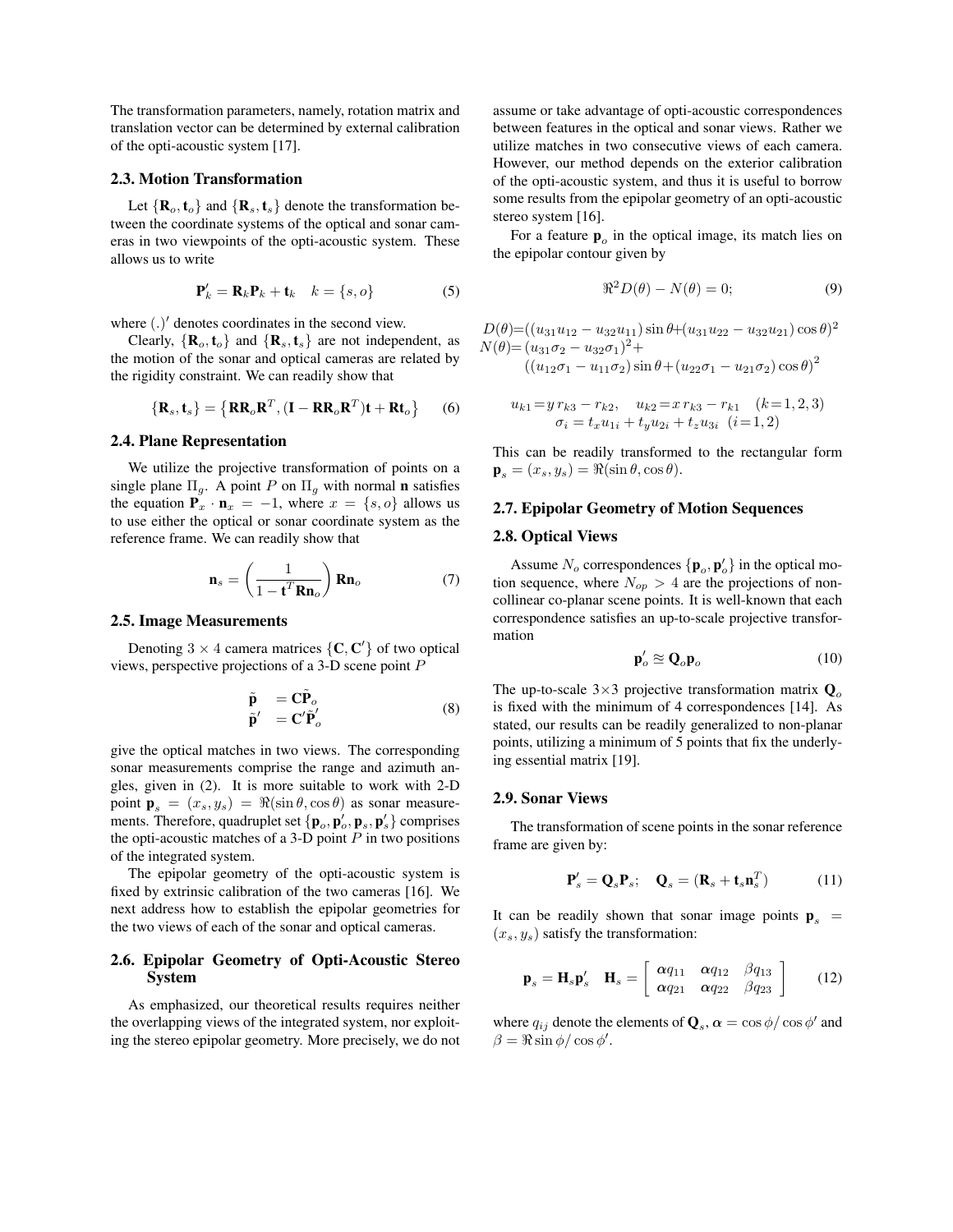# 3. Computing Epipolar Geometry of Motion Sequences

### 3.1. Up to Scale 3-D Reconstruction

It is well-known that  $Q$  is fixed by the motion of the camera and the orientation of the scene plane:  $Q_0 \approx R_o + t_o n_o$ , where  $\approx$  denotes the up to scale equality. Furthermore, it has been shown that up-to-scale <sup>Q</sup>*o* is generally decomposable into two interpretations, the true and dual solutions, in the form  $\{R, k^{-1}t_o, k n_o\}$  [14]; here, k is any non-zero constant that is associated with the well-known inherent scale factor ambiguity of monocular vision. (Again, we emphasize that we can generally utilize the essential matrix to achieve the sought after decomposition up to the same scale factor ambiguity, but require a minimum of 5 matches [19]).

Without loss of generality, the surface normal <sup>n</sup>*o* may be fixed to a unit vector:  $k_o = (\|\mathbf{n}_o\|)^{-1}$ . Thus, optical camera<br>translation **t** and planar surface normal **p** are known up to translation  $t<sub>o</sub>$  and planar surface normal  $n<sub>o</sub>$  are known up to unknown scale  $k_o$ :  $\hat{\mathbf{t}}_o = k_o^{-1} \mathbf{t}_o$  and  $\hat{\mathbf{n}}_o = k_o \mathbf{n}_o$ .

It goes without saying that a RANSAC-based implementation allows us to identify the outliers, e.g., mainly matches corresponding to non-coplanar scene points.

#### 3.2. Resolving the Scale Factor Ambiguity

Taking note of (7), the surface normal in the sonar coordinate system is in the form

$$
\mathbf{n}_s = ||k_s|| \hat{\mathbf{n}}_s; k_s = \frac{k_o^{-1}}{1 - k_o^{-1} \mathbf{t}^T \mathbf{R} \hat{\mathbf{n}}_o} \quad \hat{\mathbf{n}}_s = \text{sign}(k_s) \mathbf{R} \hat{\mathbf{n}}_o \tag{13}
$$

Note that we have determined  **from the decomposition** of the projective transformation <sup>Q</sup>*o*. Thus, the scale factor ambiguity is resolved if we determine the magnitude of the surface normal  $k<sub>s</sub>$  in the sonar coordinate system.

Expressing the surface normal in terms of magnitude <sup>k</sup>*s* and unit vector  $\hat{\mathbf{n}}_s = (\hat{\mathbf{n}}_x, \hat{\mathbf{n}}_y, \hat{\mathbf{n}}_z)^T$ , we can write the plane equation  $P_s \cdot n_s = -1$  in the form

$$
k_s\left((\hat{n_x}\sin\theta + \hat{n_y}\cos\theta)\cos\phi + \hat{n_z}\sin\phi\right) = -1/\Re \quad (14)
$$

It follows that

$$
\sin(\phi + \gamma) = \frac{-1}{k_s \Re \sqrt{(\hat{n}_x \sin \theta + \hat{n}_y \cos \theta)^2 + \hat{n}_z^2}} \quad (15)
$$

where 
$$
\gamma = \tan^{-1} \left( \frac{\hat{n}_x \sin \theta + \hat{n}_y \cos \theta}{\hat{n}_z} \right)
$$
 (16)

Knowing the surface normal magnitude  $k_s$ , this equation  $\tilde{c}$  and  $\tilde{c}$  and  $\tilde{c}$  and  $\tilde{c}$  and  $\tilde{c}$  and  $\tilde{c}$  and  $\tilde{c}$  and  $\tilde{c}$  and  $\tilde{c}$  and  $\tilde{c}$  and  $\tilde{c}$  and  $\tilde{c}$  and  $\tilde{c}$ gives the elevation angle of each planar point:

$$
\phi = \{\phi_s, \pi - \phi_s\}
$$

$$
\phi_s = -\gamma + \sin^{-1}\left(\frac{-1}{k_s \Re\sqrt{(\hat{n_x}\sin\theta + \hat{n_y}\cos\theta)^2 + \hat{n_z}^2}}\right)
$$
(17)

The correct solution is chosen based on imaging constraint  $-\delta\phi \ge \phi \le \delta\phi$ , since 2-D sonar camera projection rays have limited width  $2\delta\phi$  in the elevation direction. In the limit as  $\delta \phi \longrightarrow 0$ , we obtain the pencil beam of 3-D sonar imaging systems; e.g., [1]. As an example,  $\delta \phi = 7 \times d$  in a DIDSON camera [2].

Alternatively, if the elevation angle is known, we can determine the scale factor from

$$
k_s = \frac{-1}{\Re\sin(\gamma+\phi)\sqrt{(\hat{n_x}\sin\theta+\hat{n_y}\cos\theta)^2+\hat{n_z}^2}} \quad (18)
$$

From these results, it can be readily established that the motion transformation of sonar image points in (12) can be expressed in terms of the unknown scale factor  $k_s$ :  $\mathbf{H}_s$  depends on the unknown elevation angles  $\phi$  and  $\phi'$ , which in turn are given in terms of the normal scaling according to (17); Note that  $\phi'$ , the elevation angles in the second sonar view are fixed by the sonar transformation (11), except for the unknown scaling. Equivalently, we can express these results in terms of unknown scaling in the optical coordinate system through (14). Despite the complexities of these equations, a one-parameter nonlinear optimizing problem can be readily solved. Furthermore, we can readily distinguish the correct solution from the dual solution as the dual solution is not satisfied by the sonar motion transformation. Theoretically, a single match in the sonar view that lies on  $\Pi<sub>g</sub>$  gives two equations for fixing the unknown scaling, though many more are used in practice. We do not address how we identify the matches that lie of the sought after plane, however, a RANAC-based implementation can establish a potential approach.

To summarize, the up-to-scale estimates of motion and plane normal are determined from a minimum of 4 optical image correspondences of co-planar scene points. The scale factor is recovered from a minimum of one sonar image correspondence. In practice, this solution is sub-optimal, as it does not fully exploit the visual cues in the sonar views. In particular, 8 of the 9 unknowns are determined solely from the motion cues in the optical sequence. We can utilize this solution as an initial guess for a non-linear optimization method that accounts for all available measurements.

## 3.3. MLE Formulation

We model the measurement noise in the positions of features in the optical and sonar views,  $\mathbf{p}_o = (x, y)$  and<br> $\mathbf{p}_o = (x, y)$ , by additive Gaussian distribution. This as  $\mathbf{p}_s = (x_s, y_s)$ , by additive Gaussian distribution. This assumption has been utilized in a large body of relevant work in motion vision research with satisfactory results; see [9]. Furthermore, independent Gaussian model of the uncertainties in sonar image feature positions <sup>x</sup>*s* and <sup>y</sup>*s* translates to Rayleigh distribution for sonar range measurements, which agrees with the speckle noise model for sonar imaging sys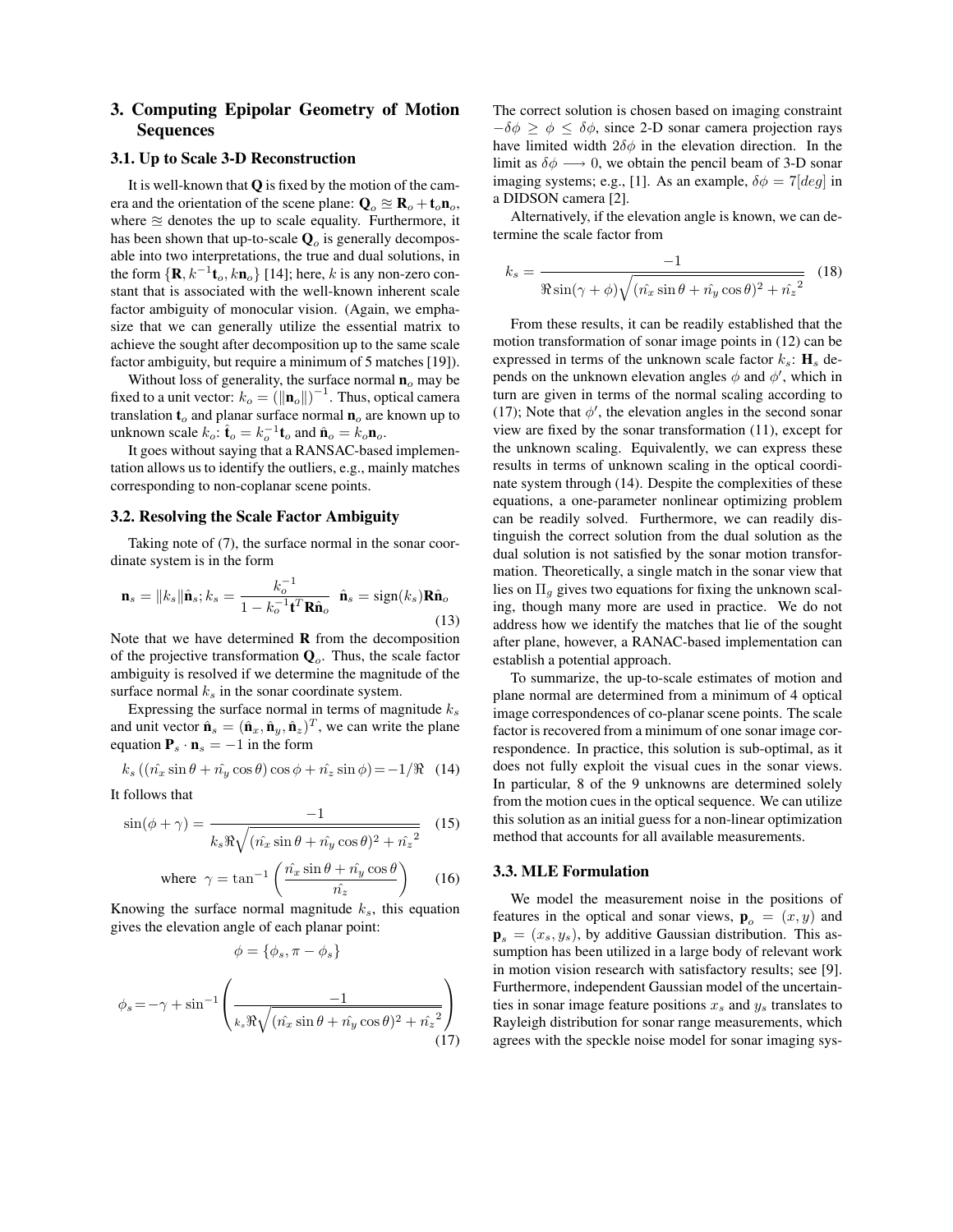tems [23]. This allows us to minimize the Mahalanobis distance between the measurements and reprojections as the  $ML$  estimate  $<sup>1</sup>$ .</sup>

Accordingly, we minimize

$$
\mathcal{E}(\mathbf{R}, \mathbf{T}, \mathbf{n}) = (\sum_{N_o} (\mathbf{p}_o - \widehat{\mathbf{p}}_o)^T \Sigma^{o-1} (\mathbf{p}_o - \widehat{\mathbf{p}}_o) + \sum_{N_o} (\mathbf{p}_o' - \widehat{\mathbf{p}}_o')^T \Sigma^{o-1} (\mathbf{p}_o' - \widehat{\mathbf{p}}_o') \newline + \Lambda \left( \sum_{N_s} (\mathbf{p}_s - \widehat{\mathbf{p}}_s)^T \Sigma^{s-1} (\mathbf{p}_s - \widehat{\mathbf{p}}_s) + \sum_{N_s} (\mathbf{p}_s' - \widehat{\mathbf{p}}_s')^T \Sigma^{s-1} (\mathbf{p}_s' - \widehat{\mathbf{p}}_s') \right)
$$
\n(19)

where  $N<sub>o</sub>$  and  $N<sub>s</sub>$  denote the number of matches in the optical and sonar views, and ( .) denotes any reprojection. In our results, the covariances matrix  $\Sigma^{\circ}$  and  $\Sigma^{\circ}$  of the optical and sonar measurement vectors have been set by assuming localization uncertainties of 1 [pix].

In addition to the relative scaling of the optical and sonar reprojection error magnitudes, the inclusion of Λ, provides for the interpretation of the optimization formulation as a regularization problem: Either sonar or optical measurements interchangeably can play the role of the regularizer. where adjustment of  $\Lambda$  is generally made in accordance with the medium turbidity condition and acoustic clutter level, in order to control how one camera's measurements regularize the solution based on measurements from the other. A theoretical foundation for the optimal selection of  $\Lambda$ , yet to be developed, will require verification through controlled experiments with a relatively large set of data under various medium conditions. Here, it is used mainly to normalize the average reprojection errors of the two sequences.

The unknown motion and surface parameters  $\{R, T, n\}$ may be defined in the coordinate system of either camera, and are transformed from one system to another through the relationship in (6).

We have applied the the Levenberg-Marquardt algorithm to solve this nonlinear optimization problem. Impact of outliers is minimized by removing points with reprojection errors that exceed an acceptable level. This has currently been set according to the distribution of the optical and sonar reprojections errors for the initial solution, which serves as the start point of the final iterative optimization process. Outliers typically include points with large measurement error, or relatively large distances from the plane <sup>Π</sup>*g* (compared to their distances to the stereo system), as well as incorrect correspondences.

## 3.4. Application to Opti-Acoustic Correspondence Problem

While not the scope of this paper, the proposed solution serves as a preliminary step in establishing opti-acoustic matches for a denser reconstruction of 3-D objects: A set of 3-D points are reconstructed by triangulation from each pair of  $N_p$  and  $N_s$  optical and sonar matches. Reprojection of optical points onto the sonar image gives their sonar matches, and vice-versa. These give  $N_p + N_s$  quadruplet matches in 4 views that serve as initial seeds to identify other matches by propagation. A particular approach is to define planar patches from sets of triplet 3-D points, say by Delaunay triangulation (not all 3-D points lie on  $\Pi_q$ ). New matches are found by reprojecting each patch back onto both images and performing local search along corresponding epipolar lines. In addition to geometric constraints, physical models may be incorporated, where model parameters may be estimated from initial quadruplet matches.

## 4. Experimental Results

We start with an example of the epipolar geometry of a calibrated opti-acoustic stereo imaging system. The exterior calibration is based on a nonlinear optimization method utilizing a set of matching features on a planar grid [18]. Fig. 1 shows the selected features, verifying that the matching points lie on corresponding epipolar curves. With a calibrated system, we can apply the proposed 3-D motion estimation technique.

Our first experiment is based on a data set acquired at the pool facility of Teledyne Benthos, N. Falmouth, MA. Collected in an indoor pool, the sonar grid images are corrupted by multiple returns due to reflections from the water surface and various pool walls. For the purposes of this paper, it suffices to use features matches manually, since we are assessing the accuracy of motion integration which is the main contribution. In practice, existing matching methods (e.g., SIFT [10]) can be applied since we require temporal correspondences among optical and among sonar features independently, and in particular sub-pixel accuracy can lead to improved performance in motion estimation.

Fig. 2 shows the stereo pairs, superimposed with the matched features (green circles). Crosses depict the projections of initial solution that is calculated from projective homography decomposition of the optical sequence (red), and scale determined from the sonar sequence. The final estimate from the MLE formulation is depicted by green crosses. While the initial solution matches the optical features well, there is larger discrepancies for the sonar features. Note that the scale is not necessary for the optical projections, and thus initial estimation of scale does not affect the location of reprojected points. Overall, the errors are decreased through the integration of motion cues. In the absence of ground truth to asses motion accuracy, we can compare the estimated normal of the plane from our motion cues, with that obtained in the calibration process. Estimated surface normals in the optical view from calibration, as well as initial and final processing are

<sup>&</sup>lt;sup>1</sup>based on the estimated solution and the models in (10) and (12).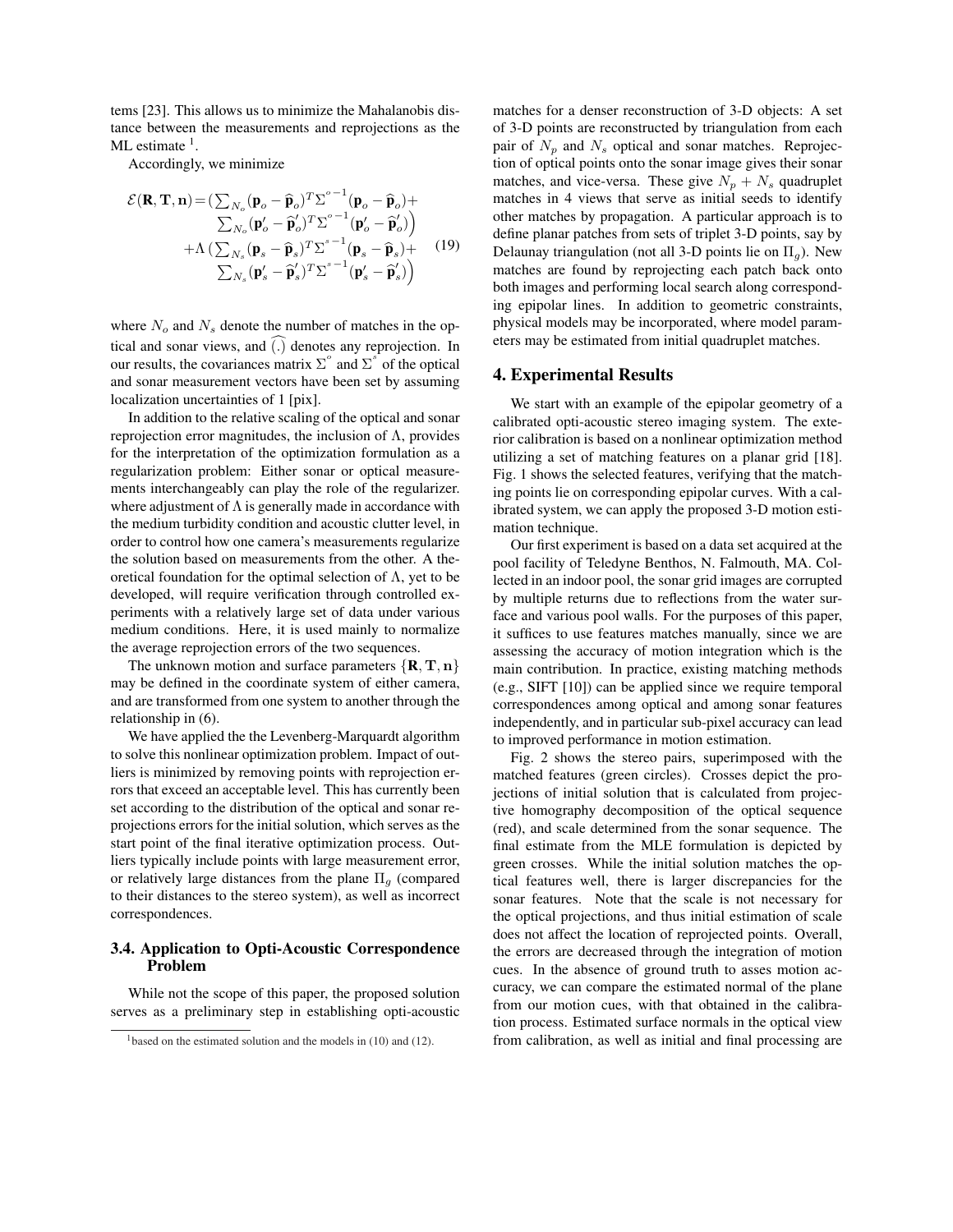

Figure 1. Epipolar geometry of corresponding features in a calibrated opti-acoustic stereo pair.









 $(a^{\prime})$ 

 $(b')$ 

Figure 2. Consecutive optical (a-b) and sonar (a'-b') views of the grid with matching features for motion estimation (green circles). Crosses show reprojections based on initial solution from projective homography decomposition of the optical sequence (red) and final estimate from proposed solution by integration of optical and sonar motion cues (green).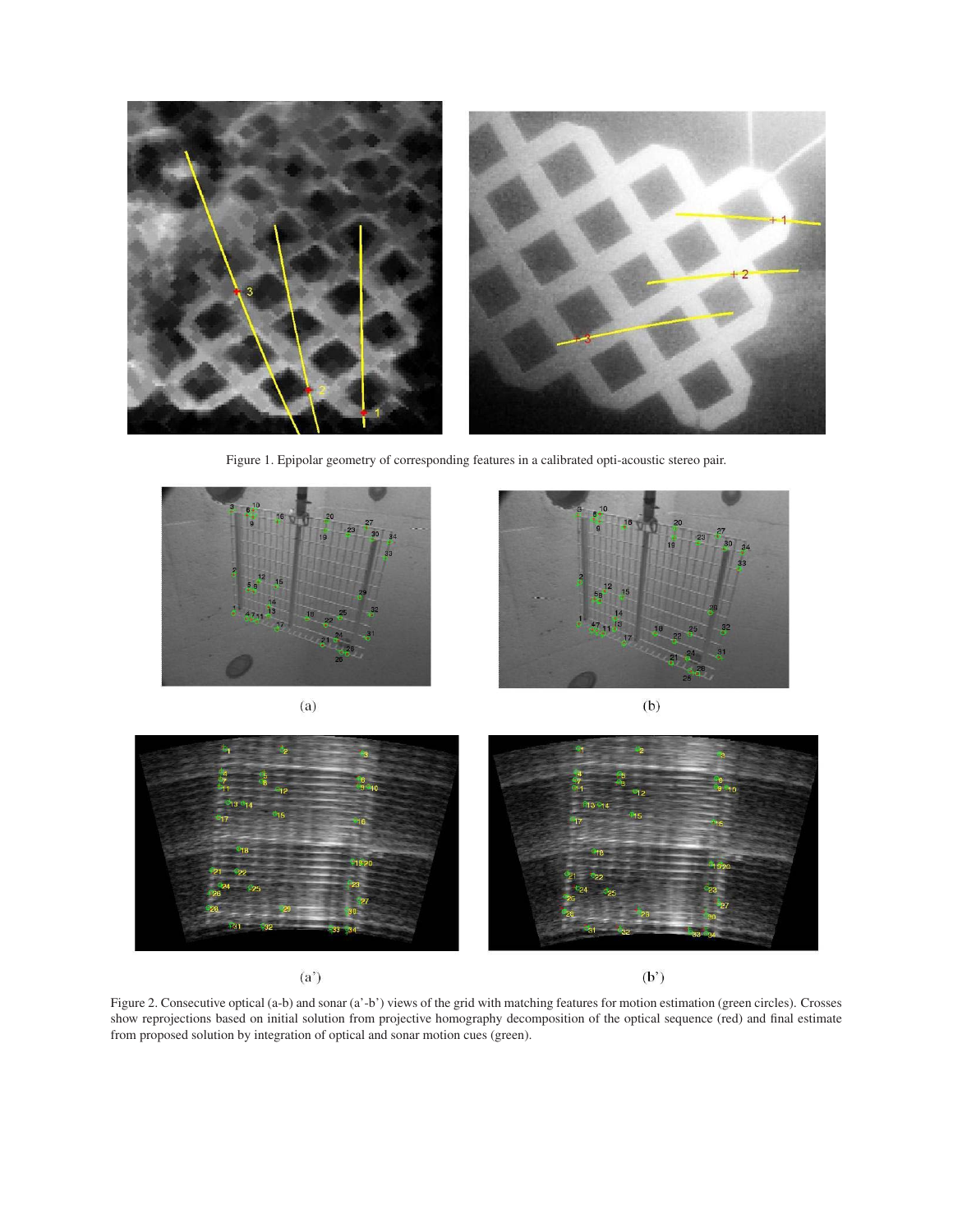Optical reprojection (YO: original, R+: Optical, Y+: Opti-acoustic)

Sonar reprojection (YO: original, R+: Optical, Y+: Opti-acoustic



 $(a)$ 



 $(a')$  $0.02$  $0.9$ · ogo ogo ogo  $0.01$  $0.8$  $0.7$  $\mathbf{0}$  $0.6$  $-0.01$  $0.5$  $-0.02$  $\mathbf{0}$  $0.3$  $-0.03$  $0.2$  $-0.04$  $0.1$ 0  $-0.05$  $0.02$  $-0.1$ <br> $0.4$  $0.0$  $0.2$  $0.2$ 0.06  $0.08$  $0.04$  $-0.5$  $0.02$  $-0.4$  $-0.3$  $-0.02$  $0.0$  $-0.4$  $-0.04$  $-0.06$  $-0.08$  $(b)$  $(b')$ 

Figure 3. (a,a') Sample stereo pair with features used for motion estimation. (b) Estimated 3-D planar grid points relative to the two consecutive positions of the optical camera, and (b') 6 positions of the optical camera in the last experiment with the closed trajectory. Ideally, initial and final camera coordinate frames  $X_0Y_0Z_0$  and  $X_5Y_5Z_5$  should coincide.

<sup>n</sup>*cal* = [−.18, .22, <sup>−</sup>0.67], <sup>n</sup>*ini* = [−0.33, <sup>0</sup>.47, <sup>−</sup>0.45] and  $\mathbf{n}_{fin} = [-.26, .45, -0.58]$ , respectively. There is a large improvement after the integration process.

A second experiment is based on data collected in our water tank with higher turbidity; see figs. 3 (a,a'). Here we have shown the first stereo pair superimposed by features in each camera used for motion estimation (yellow circles), and the 3-D points relative to the two positions of the optical cameras established by our motion estimation method. To quantify accuracy based on ground truth over a longer trajectory: 1) Motion estimation has been repeated for a sequence of 6 such opti-acoustic stereo images; 2) First pair have been added to the end of the sequence to close the trajectory. Therefore, using the initial pose as the reference, the trajectory should end at the origin with the same exact stereo pose. Table 1 summarizes the experimental results for the monocular optical sequence, in comparison to the proposed method based on integrated opti-acoustic motion estimation. For the unknown scale factor of monocular sequence, we have used the optic-acoustic estimate. In (a,a'), the red and yellow crosses are the reprojected features at the end of the trajectory, for the monocular optical and optiacoustic estimates, respectively. In addition to the estimated trajectory length, the reprojection errors, while comparable in the optical camera coordinate frame, are noticeably improved in the coordinate frame of the sonar camera.